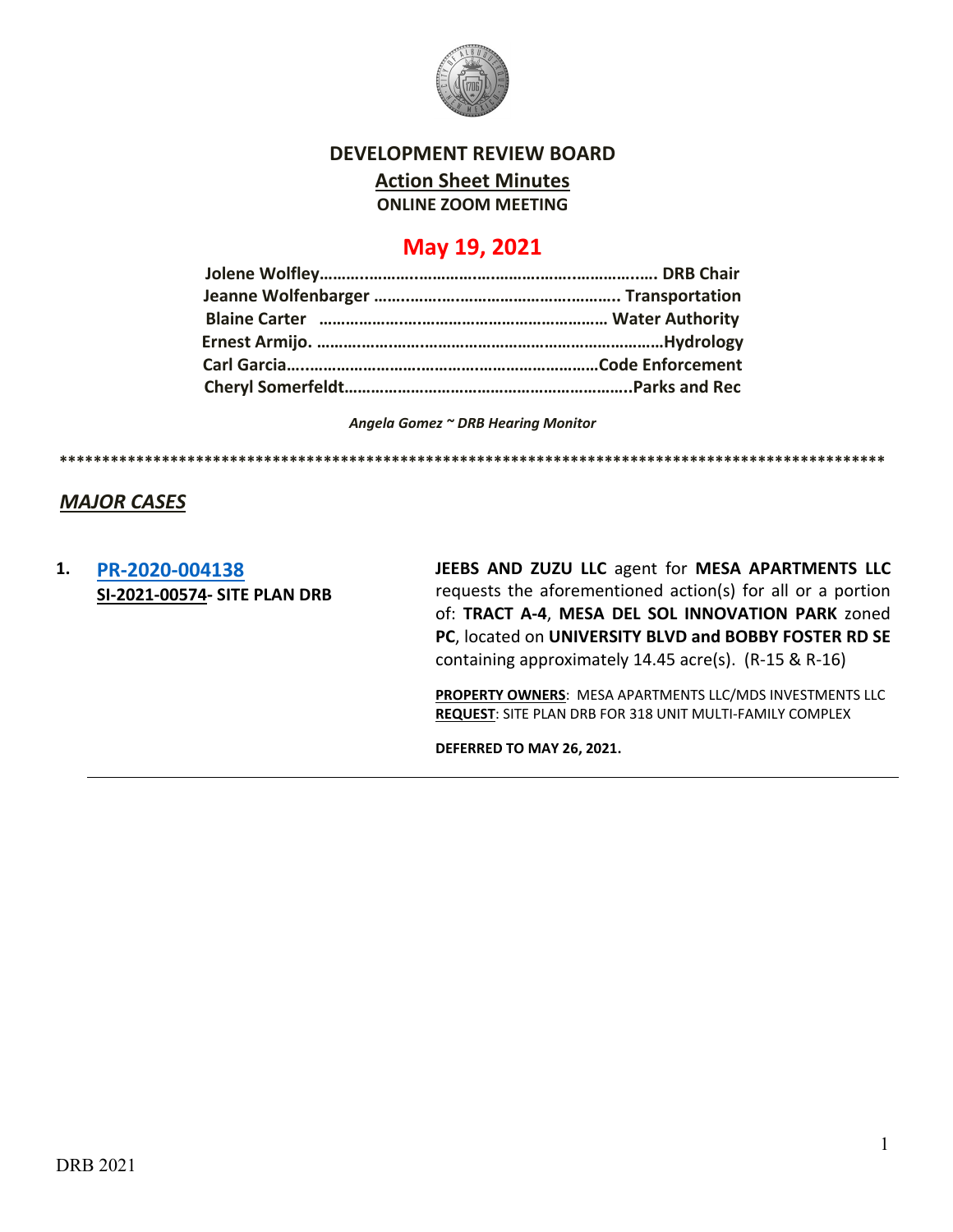# **2. [PR-2020-004747](http://data.cabq.gov/government/planning/DRB/PR-2020-004747/DRB%20Submittals/PR-2020-004747_May_19_2021_Supp/Application/)**

**SI-2021-00484 – SITE PLAN SD-2021-00074 – PRELIMINARY PLAT** **TIERRA WEST, LLC** agent for **98TH & I-40 LAND LLC** requests the aforementioned action(s) for all or a portion of: **TRACT 2 PLAT OF TRACTS 1 THRU 12, AVALON SUBDIVISION UNIT 5** zoned NR-BP, located on **DAYTONA RD NW between I-40 and DAYTONA** containing approximately 13.81 acre(s). (J-9)*[Deferred from 5/5/21]*

PROPERTY OWNERS: 98<sup>th</sup> & I-40 LAND LLC

**REQUEST**: SUBDIVIDE INTO TWO TRACTS, SITE PLAN FOR TWO BUILDINGS 9,800 SQF and 12,500 SQF for HEAVY VEHICLE & EQUIPMENT REPAIR, SERVICING AND MAINTENANCE

**IN THE MATTER OF THE AFOREMENTIONED APPLICATION, BEING IN COMPLIANCE WITH ALL APPLICABLE REQUIREMENTS OF THE DPM AND THE IDO, WITH SIGNING OF THE INFRASTRCTURE LIST DATED MAY 19TH, 2021 THE DRB HAS**  *APPROVED* **THE PRELIMINARY PLAT WITH A FNDING AS STATED BY THE WATER AUTHORITY FOR PRO-RATA TO BE PAID PRIOR TO FINAL PLAT.**

**THE SITE PLAN HAS BEEN DEFERRED TO JUNE 9TH, 2021.**

**3. [PR-2020-004820](http://data.cabq.gov/government/planning/DRB/PR-2020-004820/DRB%20Submittals/PR-2020-004820_Apr_21_2021_supp/PR-2020-004820%20Supplemental%20DRB%20Submittal%204-15-21.pdf) (1003119) SI-2020-001468** – **SITE PLAN CONSENSUS PLANNING INC.** agent(s) for **MOUNTAIN CLASSIC REAL ESTATE** request(s) the aforementioned action(s) for all or a portion of: **TRACT 4-B1, HOME DEVELOPMENT ADDITION** zoned MX-M located at **25 HOTEL CIRCLE NE between LOMAS BLVD and INTERSTATE 40**, containing approximately 5.043 acre(s). (K-21)*[Deferred from 1/13/21, 2/3/21, 2/24/21, 3/10/21, 3/31/21, 4/21/21, 5/5/21]*

> **PROPERTY OWNERS**: AMERSTONE INVESTMENTS LLC **REQUEST**: SITE PLAN FOR CONVERSION OF HOTEL TO MULTI-FAMILY RESIDENTIAL USE

**DEFERRED TO MAY 26, 2021.**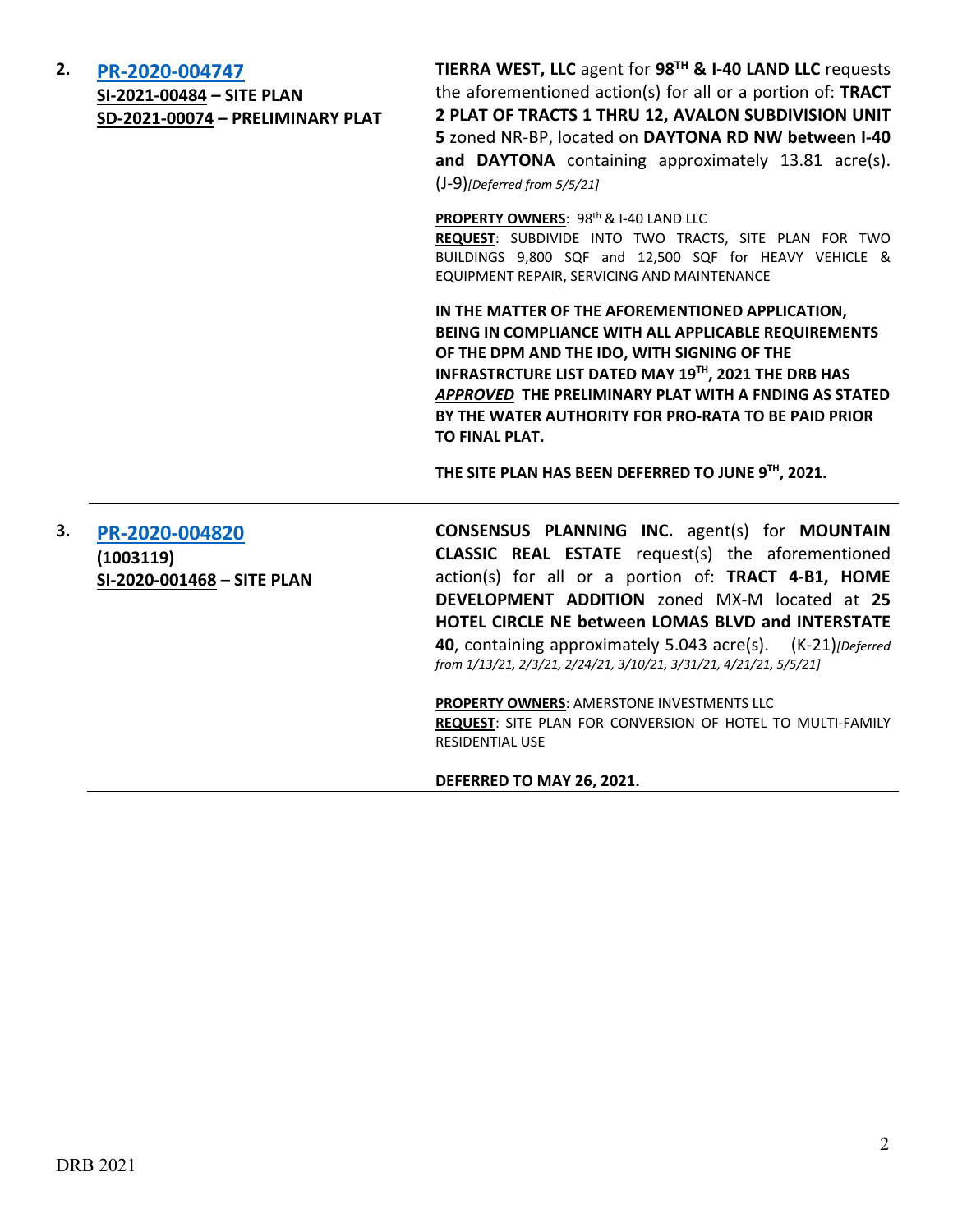**4. [PR-2018-001198](http://data.cabq.gov/government/planning/DRB/PR-2018-001198/DRB%20Submittals/) SI-2021-00383- SITE PLAN** **CONSENSUS PLANNING** agent for **PV TRAILS ALBUQUERQUE, LLC (C/O PRICE LAND DEVELOPMENT GROUP)** request(s) the aforementioned action(s) for all or a portion of **TRACT 11 (FORMERLY TRACT 1), CATALONIA (THE TRAILS)** zoned R-ML, located on **WOODMONT AVE NW beetween PASEO DEL NORTE and GIRONA AVE NW**, containing approximately 13.9 acre(s). (C-8)*[Deferred from 4/14/21, 5/12/21]*

**PROPERTY OWNERS**: PV TRAILS ALBUQUERQUE, LLC (C/O PRICE LAND DEVELOPMENT GROUP **REQUEST**: SITE PLAN APPROVAL FOR A 333-UNIT MULTI-FAMILY RESIDENTIAL DEVELOPMENT

**IN THE MATTER OF THE AFOREMENTIONED APPLICATION, BEING IN COMPLIANCE WITH ALL APPLICABLE REQUIREMENTS OF THE DPM AND THE IDO, WITH THE SIGNING OF THE INFRASTRUCTURE LIST DATED** *MAY 19TH, 2021* **THE DRB HAS**  *APPROVED* **THE SITE PLAN. FINAL SIGN-OFF IS DELEGATED TO TRANSPORTATION TO USE CORRECT CLEAR SIGHT TRIANGLES AND TO MODIFY LANDSCAPING AS NECESSARY, TO SHOW ALL VEHICULAR AND PEDESTRIAN ACCESSWAY WIDTHS, TO CALL OUT CORRECT PEDESTRIAN RAMP CONFIGURATIONS AND TO REFERENCE DETAIL ON HANDICAPPED SPACES WITH A KEYED NOTE ON THE PLAN AND TO SPECIFY TYPES OF CURB RAMPS WITH KEYED NOTES ON THE PLAN AND TO PLANNING FOR SOLID WASTE SIGNATURE, THE INFRASTRUCTURE IMPROVEMENTS AGREEMENT AND TO FINALIZE NOTES ON THE SITE PLAN FOR PONDS "A" AND "C".**

**5. [PR-2020-004475](http://data.cabq.gov/government/planning/DRB/PR-2020-004475/DRB%20Submittals/) SI-2021-00254 – SITE PLAN** **JOE SLAGLE, ARCHITECT** agent for **CURTIS PINO** request(s) the aforementioned action(s) for all or a portion of **LOT 21, TRACT 2 BLOCK 9 UNIT 3, NORTH ALBUQUERQUE ACRES**  zoned MX-L, located at **7413 HOLLY AVE NE between LOUISIANA and WYOMING**, containing approximately 1.0031 acre(s). (C-19)*[Deferred from 3/31/21, 4/14/21, 5/5/21, 5/12/21]*

#### **PROPERTY OWNERS**: CURTIS AND REBECCA PINO **REQUEST**: 4,800 SQ FT DENTAL OFFICE AT GROUND LEVEL WITH 1000 SQ FT MEETING ROOM AT UPPER FLOOR. 3800 SQ FT OF LEASE SPACE ALSO INCLUDED.

**DEFERRED TO MAY 26TH, 2021.**

## *MINOR CASES*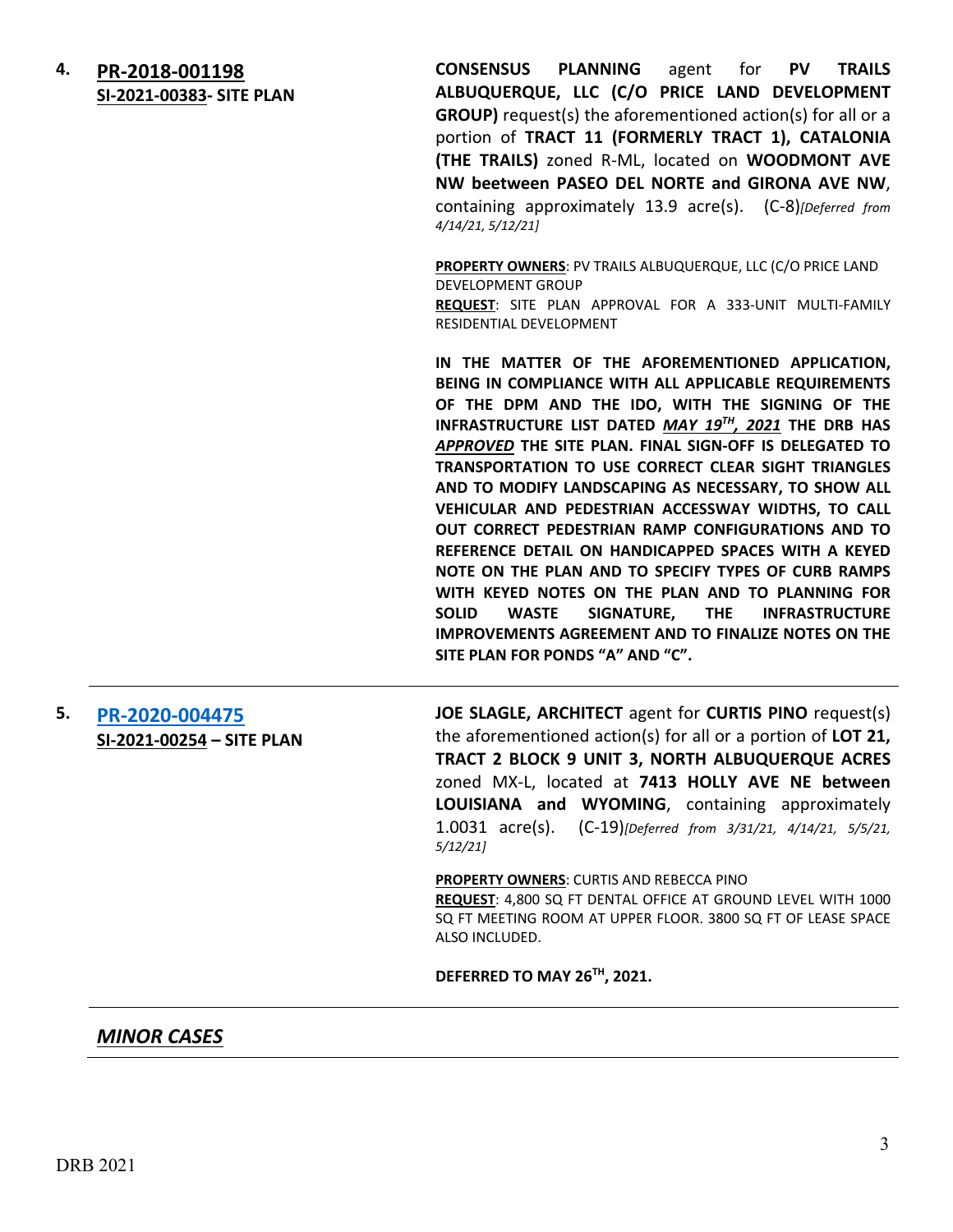| 6. | PR-2021-005009<br>SD-2021-00091 - PRELIMINARY/FINAL<br><b>PLAT</b>                                                    | WAYJOHN SURVEYING INC. agent(s) for BLAKES LOTA<br><b>BURGER LLC</b> request(s) the aforementioned action(s) for all<br>or a portion of PARCELS 6 THRU 10, ATRISCO BUSINESS<br>PARK zoned MX-M, located at NE Corner of COORS BLVD<br>and FORTUNA ROAD, containing approximately 1.3523<br>$\arccos(5)$ . (J-10)                                                                        |
|----|-----------------------------------------------------------------------------------------------------------------------|-----------------------------------------------------------------------------------------------------------------------------------------------------------------------------------------------------------------------------------------------------------------------------------------------------------------------------------------------------------------------------------------|
|    |                                                                                                                       | <b>PROPERTY OWNERS: BLAKE'S LOTABURGER</b><br>REQUEST: COMBINE 5 LOTS INTO ONE LOT<br>DEFERRED TO JULY 14TH, 2021.                                                                                                                                                                                                                                                                      |
| 7. | PR-2020-003658<br>SD-2021-00092- PRELIMINARY/FINAL<br><b>PLAT</b>                                                     | <b>ISAACSON &amp; ARFMAN INC.</b> agent(s) for CRP-GREP<br><b>OVERTURE ANDALUCIA OWNER LLC</b> request(s) the<br>aforementioned action(s) for all or a portion of: TR 4 LOT 4,<br>NORTH ANDALUCIA AT LA LUZ, zoned PD, located at 5301<br>ANTEQUIERA RD NW, containing approximately 7.7007<br>$\arccos 0$ . (E-12)                                                                     |
|    |                                                                                                                       | PROPERTY OWNERS: SILVER LEAF VENTURES LLC<br>REQUEST: REPLAT TO INCLUDE PREVIOUSLY VACATED TRACT                                                                                                                                                                                                                                                                                        |
|    |                                                                                                                       | IN THE MATTER OF THE AFOREMENTIONED APPLICATION,<br>BEING IN COMPLIANCE WITH ALL APPLICABLE REQUIREMENTS<br>OF THE DPM AND THE IDO, THE DRB HAS APPROVED THE<br>PRELIMINARY/ FINAL PLAT. FINAL SIGN OFF IS DELEGATED TO<br>PLANNING FOR AMAFCA SIGNATURE ON THE PLAT.                                                                                                                   |
| 8. | PR-2020-004452<br>SD-2021-00095 - PRELIMINARY/FINAL<br><b>PLAT</b><br>VA-2021-00146 - SIDEWALK WIDTH<br><b>WAIVER</b> | ARCH + PLAN LAND USE CONSULTANTS agent(s) for BRUCE<br><b>GOTTSCHALK</b><br><b>CHARLES</b><br><b>LVT</b><br>request(s)<br>&<br>the<br>aforementioned action(s) for all or a portion of LOTS 22 &<br>23, CASA GRANDE ESTATES zoned R-1, located at 3036 -<br>3100 PALO ALTO DR between CASA BONITA DR and<br><b>CANDELARIA RD</b> , containing approximately 0.5561 acre(s).<br>$(G-23)$ |
|    |                                                                                                                       | <b>PROPERTY OWNERS: SUE GOTTSCHALK, BRUCE PAUL CHARLES &amp;</b><br><b>MERRILY CHARLES ROCCO</b><br><b>REQUEST: LOT LINE ADJUSTMENT</b>                                                                                                                                                                                                                                                 |
|    |                                                                                                                       | IN THE MATTER OF THE AFOREMENTIONED APPLICATION,<br>BEING IN COMPLIANCE WITH ALL APPLICABLE REQUIREMENTS<br>OF THE DPM AND THE IDO, THE DRB HAS APPROVED THE<br>SIDEWALK WIDTH WAIVER AND THE PRELIMINARY/ FINAL<br>PLAT. FINAL SIGN OFF IS DELEGATED TO PLANNING FOR THE<br>ADDITION OF A NOTE ON THE PLAT NOTING THE SIDEWALK<br><b>WAIVER APPROVAL.</b>                              |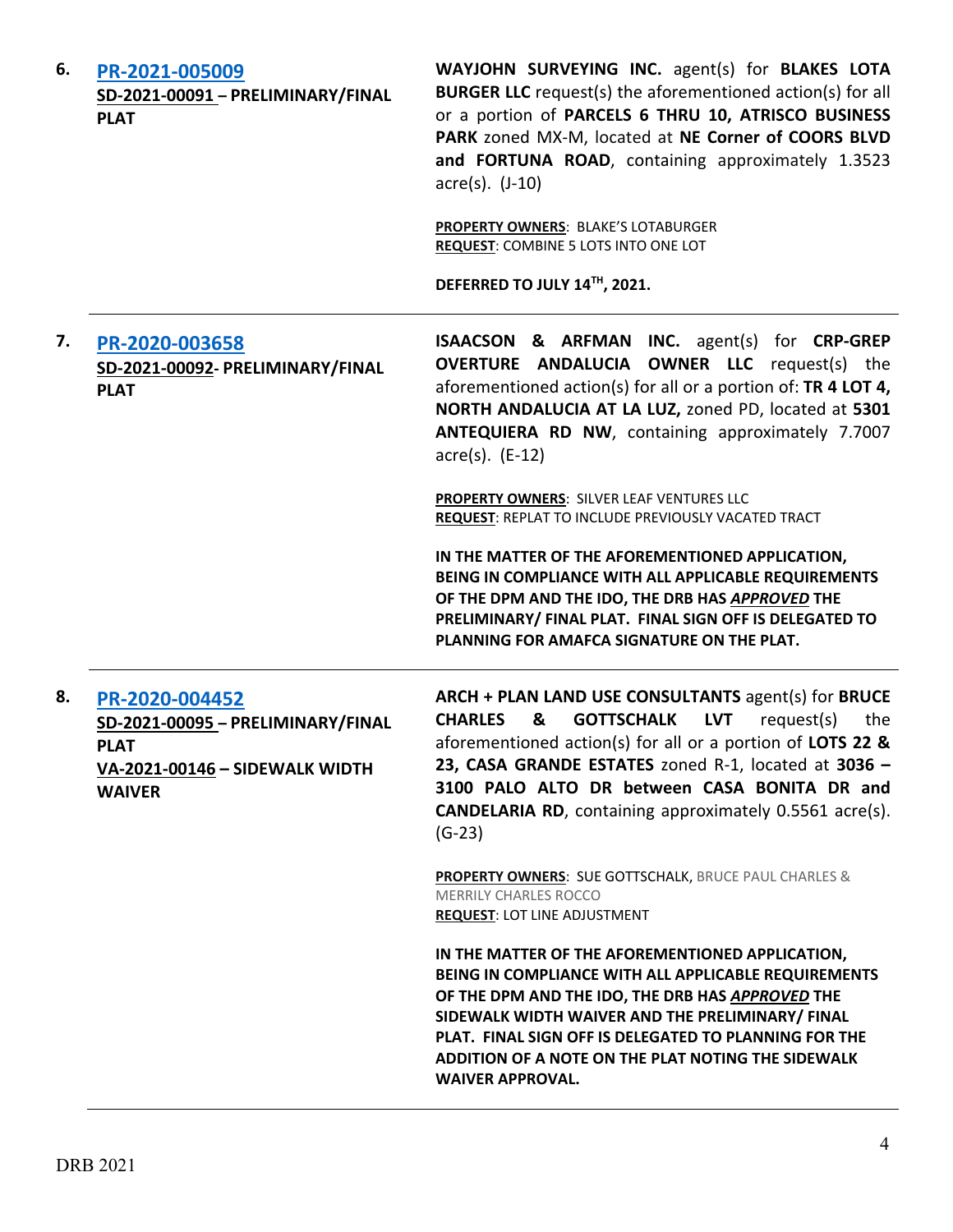| 9.  | PR-2019-002609<br>SD-2020-00217 - PRELIMINARY/FINAL<br><b>PLAT</b>                           | ARCH + PLAN LAND USE CONSULTANTS agent(s) for JABRE<br><b>INVESTMENTS LLC</b> request(s) the aforementioned action(s)<br>for all or a portion of: LOT 14, FLORAL GARDENS, zoned R-<br>1, located at 2454 ROSE NW between FLORAL RD and<br>SARITA AVE, containing approximately 0.4117 acre(s). (H-<br>13)[Deferred from 12/16/20, 1/27/21, 2/24/21, 3/31/21, 4/28/21]<br>PROPERTY OWNERS: JABRE INVESTMENTS LLC                                                                                                                                                                                                                                                                                                 |
|-----|----------------------------------------------------------------------------------------------|-----------------------------------------------------------------------------------------------------------------------------------------------------------------------------------------------------------------------------------------------------------------------------------------------------------------------------------------------------------------------------------------------------------------------------------------------------------------------------------------------------------------------------------------------------------------------------------------------------------------------------------------------------------------------------------------------------------------|
|     |                                                                                              | <b>REQUEST: CREATE 2 LOTS FROM 1 EXITING LOT</b>                                                                                                                                                                                                                                                                                                                                                                                                                                                                                                                                                                                                                                                                |
|     |                                                                                              | DEFERRED TO JUNE 23, 2021.                                                                                                                                                                                                                                                                                                                                                                                                                                                                                                                                                                                                                                                                                      |
| 10. | PR-2019-002738<br>SD-2021-00018 - PRELIMINARY/FINAL<br><b>PLAT</b><br>(Sketch Plat 10/14/20) | ARCH + PLAN LAND USE CONSULTANTS agent(s) for<br>McDONALD'S REAL ESTATE COMPANY request the<br>aforementioned action(s) for all or a portion of: LOTS A & B<br>BLOCK 101, BEL AIR SUBDIVISION, zoned MX-M, located at<br>5900 MENAUL BLVD NE, containing approximately 0.9457<br>acre(s). (H-18)[Deferred from 2/3/21, 2/24/21, 3/17/21, 4/28/21]                                                                                                                                                                                                                                                                                                                                                               |
|     |                                                                                              | PROPERTY OWNERS: MCDONALDS REAL ESTATE COMPANY<br>REQUEST: LOT CONSOLIDATION FOR 2 LOTS INTO 1 LOT                                                                                                                                                                                                                                                                                                                                                                                                                                                                                                                                                                                                              |
|     |                                                                                              | DEFERRED TO JUNE 23, 2021.                                                                                                                                                                                                                                                                                                                                                                                                                                                                                                                                                                                                                                                                                      |
| 11. | PR-2021-0005356<br>SD-2021-00097 - PRELIMINARY/FINAL<br><b>PLAT</b>                          | JAG PLANNING & ZONING agent(s) for TRUMBULL<br>DEVELOPMENT, LLC / JOHN STROUD request(s) the<br>aforementioned action(s) for all or a portion of: LOTS 6-10,<br>BLOCK 46, SKYLINE HEIGHTS ADDITION, LOTS 9&10 BLOCK<br>47, SKYLINE HEIGHTS ADDITION zoned NR-LM, located on<br>TRUMBULL AVE SE between CONCHAS ST SE and EUBANK<br>BLVD SE, containing approximately 1.2385 acre(s). (L-20)                                                                                                                                                                                                                                                                                                                     |
|     |                                                                                              | PROPERTY OWNERS: TRUMBULL DEVELOPMENT, LLC JOHN STROUD<br>REQUEST: COMBINE SEVEN LOTS INTO ONE LOT/GRANT EASEMENTS                                                                                                                                                                                                                                                                                                                                                                                                                                                                                                                                                                                              |
|     |                                                                                              | IN THE MATTER OF THE AFOREMENTIONED APPLICATION,<br>BEING IN COMPLIANCE WITH ALL APPLICABLE REQUIREMENTS<br>OF THE DPM AND THE IDO, THE DRB HAS APPROVED THE<br>PRELIMINARY/ FINAL PLAT. FINAL SIGN OFF IS DELEGATED TO<br><b>TRANSPORTATION TO ADD SHARED ACCESS AND SHARED</b><br>PARKING ON THE PLAT AND FOR A FINDING INDICATING THAT<br>DURING THE BUILDING PERMIT PROCESS, UNUSED DRIVEWAYS<br>WILL BE ELIMINATED AND THE FENCE LINE SHALL BE MOVED TO<br>THE NEW PROPERTY LINE AT THE INTERSECTION CORNER, AND<br>TO PLANNING FOR UTILITY COMPANY SIGNATURES, AMAFCA<br>SIGNATURE, THE AGIS DXF FILE AND FOR THE PROJECT AND<br>APPLICATION NUMBERS TO BE ADDED TO THE PLAT AND THE<br>PLAT COVER SHEET. |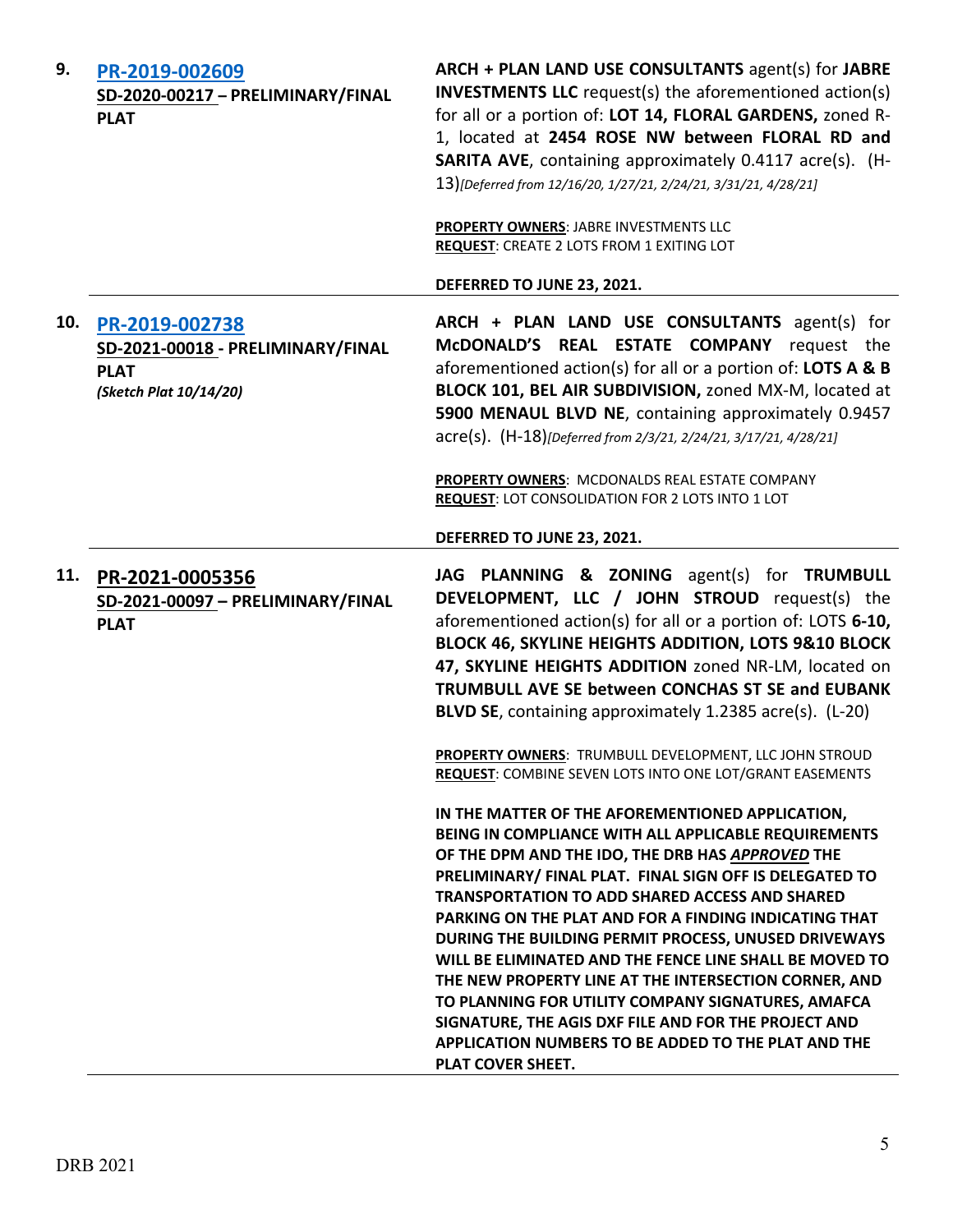**12. [PR-2020-003491](http://data.cabq.gov/government/planning/DRB/PR-2020-003491/DRB%20Submittals/PR-2020-003491_May_19_2021/Application/AMEND%20INFRASTRUCTURE%20LIST%20DRB-1011331.pdf)**

**SD-2021-00094 – AMENDMENT TO INFRASTRUCTURE LIST**

**SBS CONSTRUCTION AND ENGINEERING, LLC** agent(s) for **JARDIN DEL VALLE ESTATES, LLC** request(s) the aforementioned action(s) for all or a portion of: **TRACTS 1- A-1, 1-B-1 AND 1-B-2, ALVARADO GARDENS UNIT 1** zoned R-A, **located at 2311 MATTHEW AVE NW**, containing approximately 1.0012 acre(s). (G-13)

**PROPERTY OWNERS**: JARDIN DEL VALLE ESTATES, LLC **REQUEST**: AMENDMENT TO INFRASTRUCTURE LIST DELETING STORM SEWER ITEMS FROM LIST, REMOVE AND REPLACE DROP INLET, AND REMOVE VALLEY GUTTER FROM PRIVATE DRIVE

**IN THE MATTER OF THE AFOREMENTIONED APPLICATION, BEING IN COMPLIANCE WITH ALL APPLICABLE REQUIREMENTS OF THE DPM AND THE IDO, THE DRB HAS** *APPROVED* **THE AMENDED INFRASTRUCTURE LIST.**

*SKETCH PLAT*

|     | 13. PR-2021-005459<br><b>PS-2021-00060 - SKETCH PLAT</b> | TIERRA WEST, LLC / RONALD BOHANNAN agent(s) for<br>LEASING, LLC<br><b>CONTRACTORS</b><br>request(s)<br>the<br>aforementioned action(s) for all or a portion of: LOT 1A<br>BLOCK 2, SUNPORT PARK zoned NR-BP, located on 2900<br>TRANSPORT between FLIGHTWAY and TRANSPORT,<br>containing approximately 10.69 acre(s). (M-15) |
|-----|----------------------------------------------------------|------------------------------------------------------------------------------------------------------------------------------------------------------------------------------------------------------------------------------------------------------------------------------------------------------------------------------|
|     |                                                          | PROPERTY OWNERS: CONTRACTORS LEASING, LLC<br>REQUEST: SKETCH PLAT REVIEW AND COMMENT                                                                                                                                                                                                                                         |
|     |                                                          | THE SKETCH PLAT WAS REVIEWED AND COMMENTS WERE<br><b>PROVIDED</b>                                                                                                                                                                                                                                                            |
| 14. | PR-2021-005458<br>PS-2021-00059 - SKETCH PLAT            | GARCIA/KRAEMER & ASSOCIATES agent(s) for SOME<br><b>INVESTMENTS LLC</b> request(s) the aforementioned action(s)<br>for all or a portion of BLOCK 56-A SKYLINE HEIGHTS<br>ADDITION, zoned NR-C, located at 600 MOON ST SE<br>between SANTA CLARA SE and SOUTHERN SE, containing<br>approximately 2.86 acre(s). (L-20)         |
|     |                                                          | PROPERTY OWNERS: SOME INVESTMENTS, LLC<br><b>REQUEST: CREATE TWO LOTS FROM ONE</b>                                                                                                                                                                                                                                           |
|     |                                                          |                                                                                                                                                                                                                                                                                                                              |